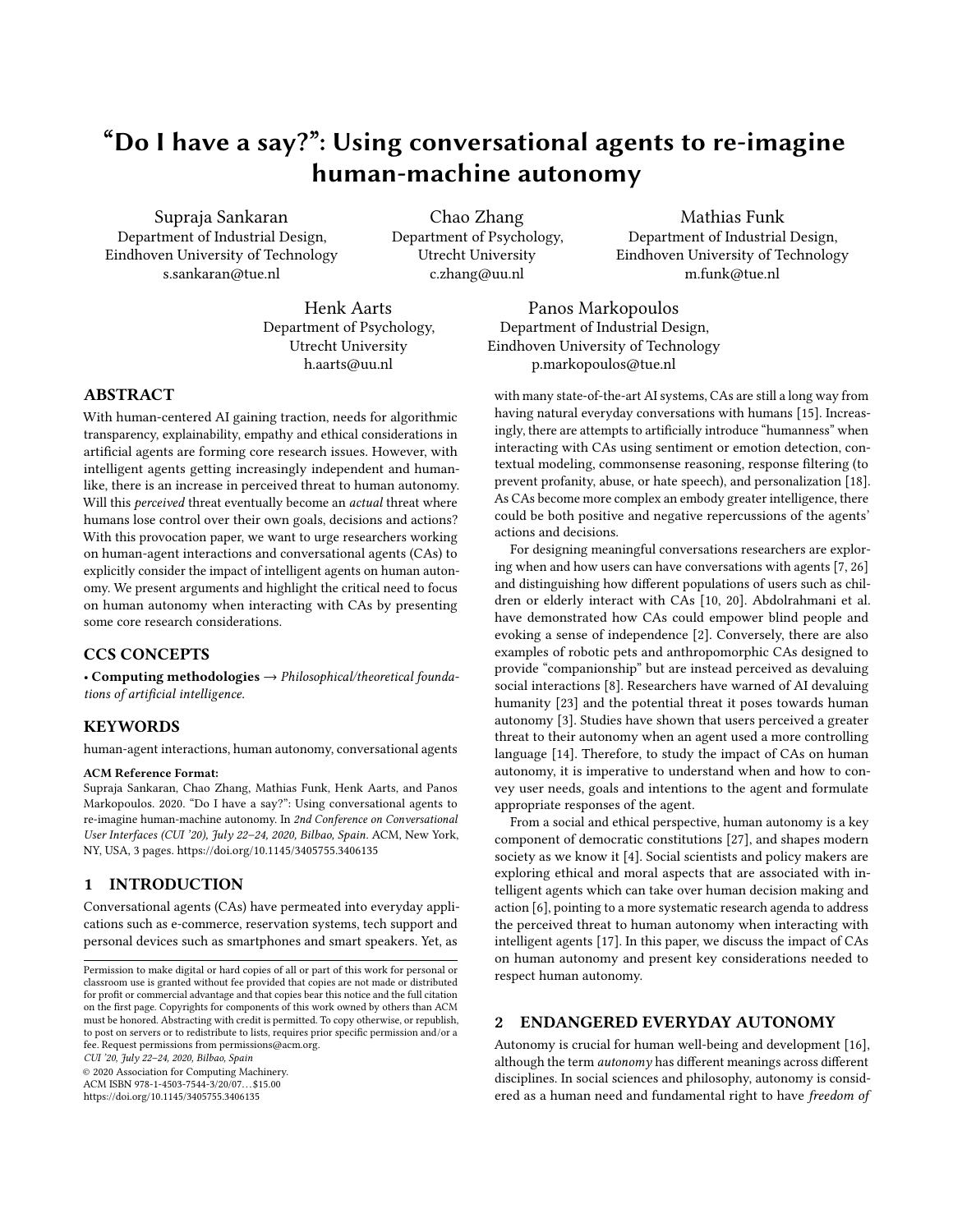choice, to determine one's own goals and course of actions [\[19,](#page-2-17) [22\]](#page-2-18). In human-agent interaction and intelligent systems, autonomy refers to the ability of an agent (either man or machine) to have control and to independently make decisions [\[1,](#page-1-0) [5\]](#page-2-19). When interacting with CAs, we consider human autonomy as the ability to have a 'say' in decision making and goal pursuit.

In the race of developing more 'human-like' CAs and to artificially recreate naturalness in conversations, the impact of these advancements on human autonomy has been overlooked [\[3\]](#page-2-10). Moreover, evaluations of CAs have also been limited to completeness and accuracy of conversations, and basic user experience [\[7\]](#page-2-3). Although important, we believe that Turing tests and task-oriented user experience assessments as a sole benchmark are insufficient [\[18,](#page-2-2) [25\]](#page-2-20). It is important to go beyond functional tasks to assess and balance the power relation between agents and human users based on users' needs and goals.

### 2.1 Autonomy beyond Emotional Capacity

In 2019, George [\[12\]](#page-2-21) presented a provocation on the need, use and potential misuse of building emotional capacity in AI at CUI. Adding to that, we would like to raise the issue of perceived threat to human autonomy when building in more "humanness" into CAs. Specifically, it is important to explore how much control CAs should have in decision making when users' needs and goals are not fully understood by an agent. Will a situation arise where humans do not have a 'say' in decisions and most tasks are performed by agents?

#### 2.2 From Science Fiction to the Everyday

Let us consider the scenario in the movie 'Her' [\[24\]](#page-2-22). The protagonist (Theodore) falls in love with his personal CA. Initially, the agent helps him overcome his loneliness but later the agent autonomously arranges blind dates and personal encounters without considering Theodore's needs or consulting with him. This represents a situation where a user's autonomy is seriously jeopardized by an intelligent agent. Similarly, psychologist Robert Epstein was allegedly fooled into thinking that a chatbot was a real person [\[11\]](#page-2-23). This also raises the moral question–"is endowing human traits in agents an ethical violation?".

Delving into current applications of CAs, we can assume that if an agent considers our request to order a meal at a fast food restaurant and steers us towards a healthier choice (based on our goals), it would not be perceived as a threat to our autonomy (given a generally positive stance towards healthy food). However, it might be perceived as a substantial threat if the agent becomes more controlling by autonomously deciding (without asking/providing choices) about when, where or how much we could eat. In an extreme case, our autonomy could be more seriously threatened if agents start taking critical decisions and actions such as consenting for surgery or changing financial investment plans without consulting our needs or informing us about why the action was taken. While CAs can support human autonomy, they certainly undermine autonomy when interaction and communication are constrained by the agent–either in content and quality, or in what is left out and which options are not presented. In consequence, an individual might no longer be able to play their human role in the

interaction, as they are implicitly coerced into following the lead of the agent.

#### 2.3 Perspective-taking CAs

Therefore, CAs need to be capable of 'perspective taking' and applying a 'theory of mind' [\[21\]](#page-2-24), to be able to consider users' desires and beliefs, to provide them with choices, and to answer users' questions about decisions they make (e.g., "why did you suggest this instead of that?" and "is there something else that can be done apart from the suggested options?"). To this end, we would like to put forward some core considerations to be reflected upon when developing CAs.

- Goals: How to determine and balance users' beliefs, desires and goals to the knowledge and goals of agents? How will agents represent users' goals and align themselves? How will agents deal with conflicting and dynamically changing goals of one or more users?
- Information/Choices: How should agents communicate known and withheld choices and information? When, how and in which part of conversations should users be provided with choices? How will agents inquire about missing information for decision-making? How will agents represent users' past actions, decisions and information?
- Action acceptance: When do agents transcend beyond acceptable functionality and task engagement to perform tasks that surpass or contradict the desires of the human user? How can agents justify an action that is not defined directly by user goals? How can agents justify doing nothing in certain situations? When do users perceive a threat to their autonomy?

## 3 CONTINUING THE CONVERSATION

We put emphasis on the need to pay attention to human autonomy and the (perceived) threat to autonomy when designing and evaluating CAs as an important user experience component. This could potentially be done by assessing users' psychological reactance and social agency [\[9,](#page-2-25) [13\]](#page-2-26). In this provocation paper, we presented scenarios and critical considerations around the impact of CAs on human autonomy. The discussion could be extrapolated to other domains such as policy making, law and defence wherein the negative impact is not restricted to an individual's autonomy but ripples out to impact the autonomy of their family, friends or even the society at large. While we present the arguments and discussions here in relation to CAs, the points are fundamental provocations that could steer discussions around other applications where humans are interacting, conversing and negotiating with intelligent agents. As HCI researchers, designers and developers of intelligent systems aimed at enhancing human capabilities and augmenting human performance, it is essential to continuously reflect upon and ensure that fundamental human-aspects such as autonomy are not supplanted in the drive towards making systems more human-like.

#### REFERENCES

<span id="page-1-0"></span>[1] Hussein A Abbass. 2019. Social integration of artificial intelligence: functions, automation allocation logic and human-autonomy trust. Cognitive Computation 11, 2 (2019), 159–171.